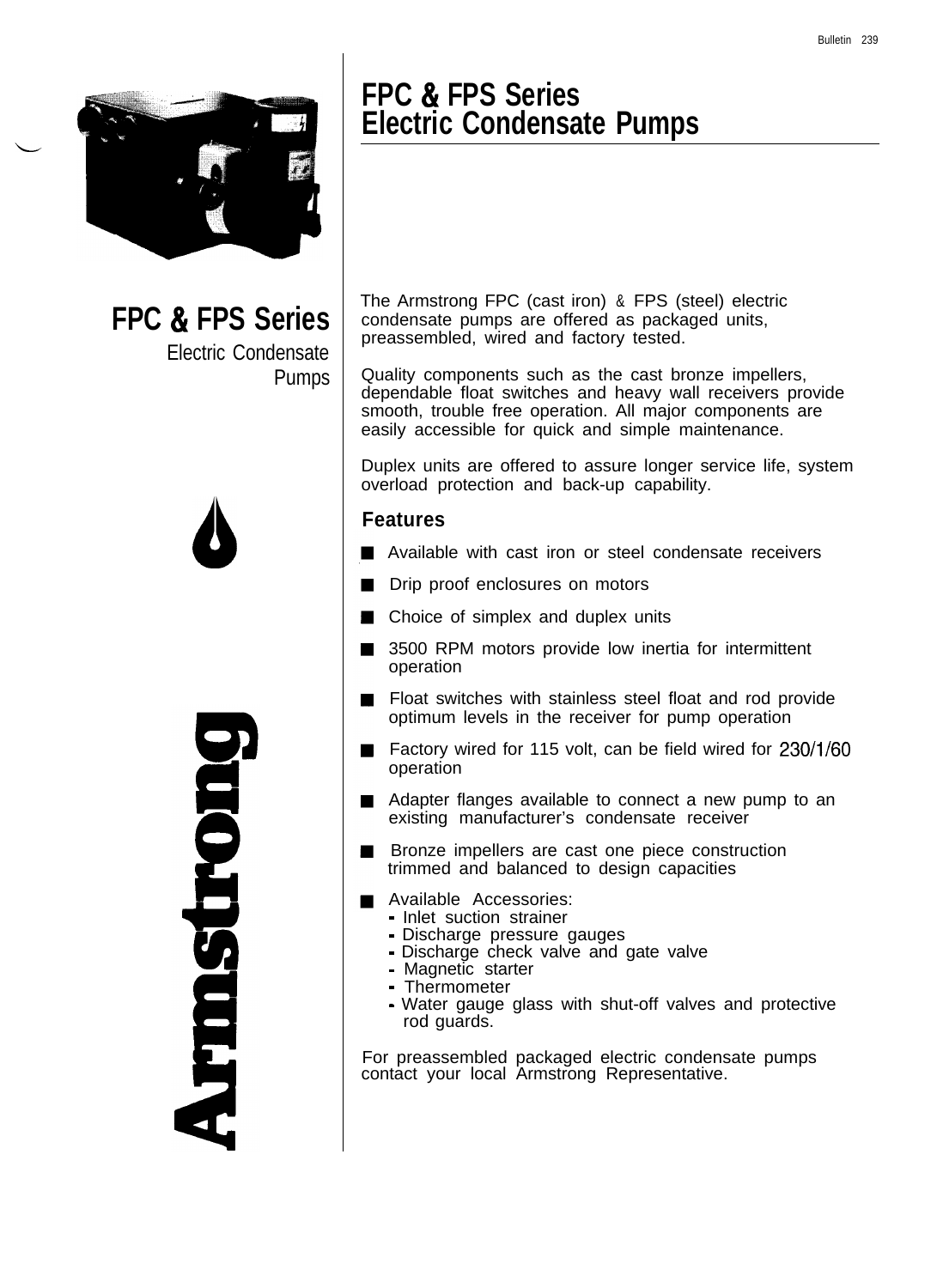# **FPC Series Cast Iron Receiver Condensate Pumps**

| Model No.                       |                                                                              | Pump                       | <b>Standard</b>      | Maximum<br>Pump       | Pump          | Receiver            | Sq. Ft.    |  |
|---------------------------------|------------------------------------------------------------------------------|----------------------------|----------------------|-----------------------|---------------|---------------------|------------|--|
| <b>Simplex</b><br><b>Duplex</b> |                                                                              | <b>GPM</b>                 | Motor Voltage*       | <b>Discharge PSIG</b> | НP            | <b>Size Gallons</b> | <b>EDR</b> |  |
| FPC-112                         |                                                                              | 12                         | 115V/1Ph<br>3500 RPM | 20                    | $\frac{1}{3}$ | 10                  | 8,000      |  |
| <b>FPC-115</b>                  |                                                                              | 15                         | 115V/1Ph<br>3500 RPM | 20                    | $\frac{1}{3}$ | 15                  | 10,000     |  |
| <b>FPC-118</b>                  | <b>FPC-218</b>                                                               | 18                         | 115V/1Ph<br>3500 RPM | 20                    | $\frac{1}{3}$ | 25                  | 12,000     |  |
| <b>FPC-130</b>                  | FPC-230<br>$\overline{AB}$ . $B = 1$ , $B = 1$ , $B = 0$ , $C = 0$ , $D = 1$ | 115V/1Ph<br>30<br>3500 RPM |                      | 20                    | $\frac{3}{4}$ | 37                  | 20,000     |  |

**\*Can befieldwiredto230V/lPh/50 Hz**

| Table 2-2 Dimensions - Cast Iron Receiver Condensate Pumps |                                           |           |                |                |                 |                |                 |                 |              |                |      |                 |                      |
|------------------------------------------------------------|-------------------------------------------|-----------|----------------|----------------|-----------------|----------------|-----------------|-----------------|--------------|----------------|------|-----------------|----------------------|
| Receiver Size<br>Gallons                                   | Receiver Size<br>(in)                     | А<br>(in) | в<br>(in)      | C<br>(in)      | (in)            | Е<br>(in'      | е<br>(in)       | G<br>(in)       | н<br>(in'    | (in)           | (in) | (in)            | <b>Drain</b><br>(in) |
| 10                                                         | 16 x 13 $\frac{1}{2}$ x 12 $\frac{5}{16}$ | 2         | $1\frac{1}{4}$ | $1\frac{1}{4}$ | 10%             | $1\frac{3}{4}$ | $9\%$           | $4^{3}/_{4}$    | $10^{13}/16$ | 71/4           | 25   | $19\frac{1}{2}$ | $\frac{1}{2}$        |
| 15                                                         | 16 x 19 x 12 $5/16$                       | 2         | $1\frac{1}{4}$ | $1\frac{1}{4}$ | 10%             | $1\frac{3}{4}$ | $9\frac{7}{8}$  | 43/4            | $10^{13}/16$ | $7\frac{1}{4}$ | 25   | 25              | $\frac{1}{2}$        |
| 25                                                         | 19 x 24 $\frac{1}{2}$ x 13 $\frac{1}{2}$  | 2         | $1\frac{1}{4}$ | $1\frac{1}{4}$ | 111⁄4           | 13/4           | $10\frac{1}{4}$ | $5\frac{1}{4}$  | 12           | $8\frac{1}{4}$ | 28   | $30\frac{1}{2}$ | $\frac{1}{2}$        |
| 37                                                         | $20 \times 28 \times 17$ $\frac{1}{4}$    | 3         | $1\frac{1}{2}$ | $1\frac{1}{2}$ | $15\frac{1}{4}$ | $2^{11}/16$    | $14\frac{1}{4}$ | $6\frac{3}{16}$ | 16           | $8^{11/16}$    | 29   | 34              | $\frac{1}{2}$        |

**Single**





## **Sizing Condensate Pumps**

**Step 1 - Determine the condensing rate of the system:**

**Where:**  $C =$  Condensing Rate in Ib/hr  $F<sub>1</sub> =$  Conversion to GPM = 500  $F_2$  = Conversion to EDR = 00005

**Formula: C** + F, = GPM GPM +  $F_2$  = sq. ft. EDR

*Example: 2000 Ib/hr +- 500 = 4 GPM* **4** *GPM + 0.0005 = 8,000 sq. ft. EDR*

### **Step 2 - Apply a 3:l Safety Factor by multiplying by 3,**

*Example: 4 GPM x safety factor of 3 = 12 GPM Select a pump with a 12 GPM rating with a sq. ft. EDR of 8,000.*

**Step 3 - Determine system back pressure**

The total back pressure is determined by vertical lift, system pressure on the discharge side of the pump, plus frictional loss through pipe, valves and fittings.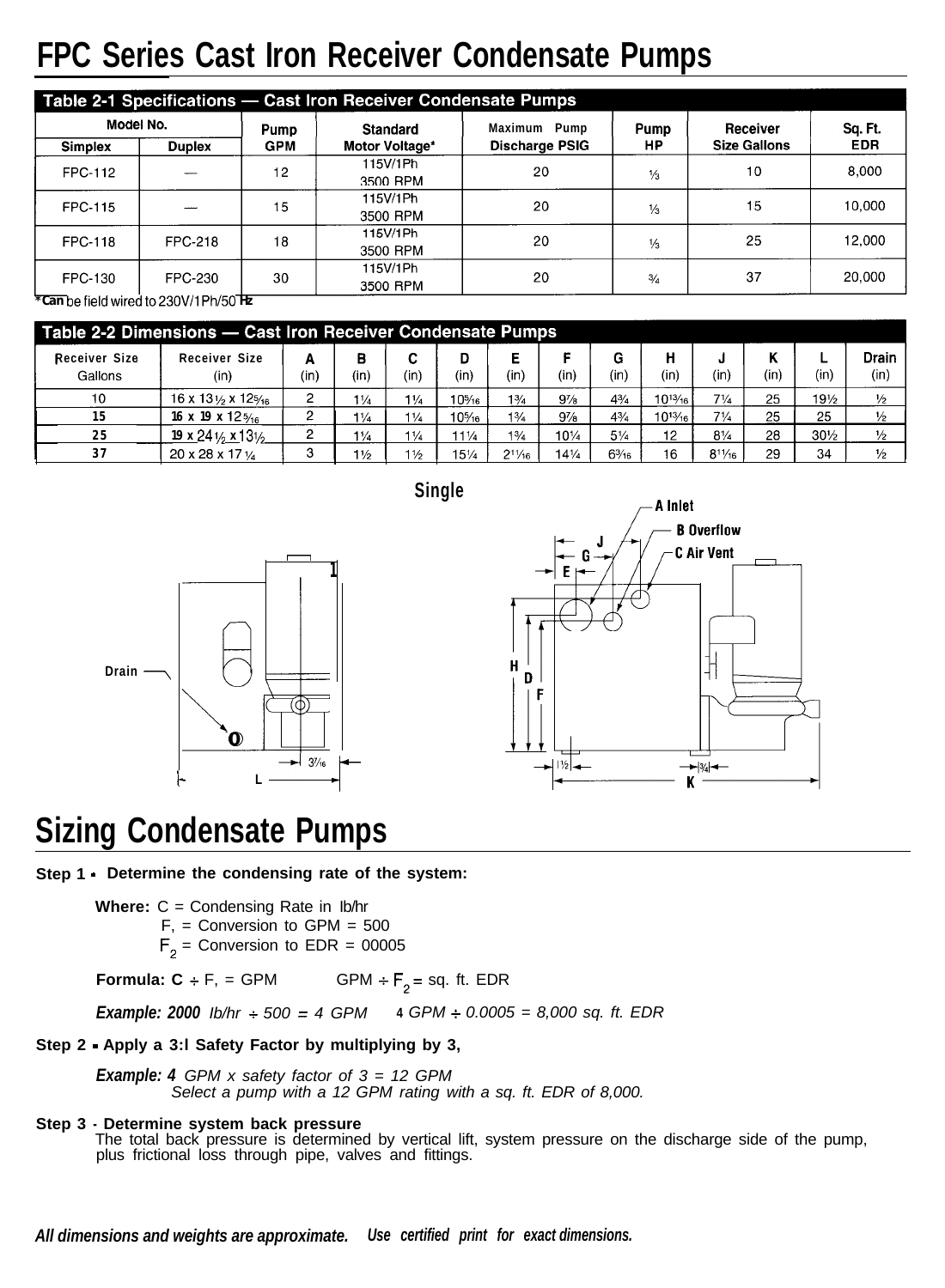## **FPS Series Steel Receiver Condensate Pumps**

| Table 3-1 Specifications - Steel Receiver Condensate Pumps |                |            |                      |                       |               |                     |            |  |  |  |  |  |
|------------------------------------------------------------|----------------|------------|----------------------|-----------------------|---------------|---------------------|------------|--|--|--|--|--|
| Model No.                                                  |                | Pump       | Standard Motor       | Maximum Pump          | Pump          | Receiver            | Sq. Ft.    |  |  |  |  |  |
| Simplex                                                    | <b>Duplex</b>  | <b>GPM</b> | Voltage*             | <b>Discharge PSIG</b> | HP            | <b>Size Gallons</b> | <b>EDR</b> |  |  |  |  |  |
| <b>FPS-112</b>                                             |                | 12         | 115V/1Ph<br>3500 RPM | 20                    | $\frac{1}{3}$ | $7\frac{1}{2}$      | 8.000      |  |  |  |  |  |
| <b>FPS-115</b>                                             |                | 15         | 115V/1Ph<br>3500 RPM | 20                    | $\frac{1}{3}$ | $12\frac{1}{2}$     | 10,000     |  |  |  |  |  |
| <b>FPS-118</b>                                             | <b>FPS-218</b> | 18         | 115V/1Ph<br>3500 RPM | 20                    | $\frac{1}{3}$ | 21                  | 12,000     |  |  |  |  |  |
| FPS-130                                                    | <b>FPS 230</b> | 30         | 115V/1Ph<br>3500 RPM | 20                    | $\frac{3}{4}$ | 35                  | 20,000     |  |  |  |  |  |

\*Can be field wired to 23OV/l Ph/50 Hz

| Table 3-2 Dimensions - Steel Receiver Condensate Pumps |                                                           |      |                |                |                 |                |                  |                |      |                |                 |      |               |
|--------------------------------------------------------|-----------------------------------------------------------|------|----------------|----------------|-----------------|----------------|------------------|----------------|------|----------------|-----------------|------|---------------|
| <b>Receiver Size</b>                                   | <b>Receiver Size</b>                                      | А    | в              | С              | D               |                |                  | G              | н    | J              |                 |      | Drain         |
| Gallons                                                | (in)                                                      | (in) | (in)           | (in)           | (in)            | (in            | (in)             | (in)           | (in) | (in)           | (in             | (in) | (in)          |
| $7\frac{1}{2}$                                         | $12\frac{1}{4}$ x $12\frac{1}{4}$ x $12\frac{1}{4}$       |      | $1\frac{1}{4}$ | $1\frac{1}{4}$ | 101⁄8           | 13/4           | $9^{15}/16$      | $4^{3}/_{4}$   | 10%  | $7\frac{1}{4}$ | 231/8           | 20   | $\frac{1}{2}$ |
| $12\frac{1}{2}$                                        | $15\frac{1}{4} \times 15\frac{1}{4} \times 12\frac{3}{4}$ | 2    | $1\frac{1}{4}$ | $1\frac{1}{4}$ | 10%             | $1\frac{3}{4}$ | $10^{7/16}$      | 43/4           | 11½  | $7\frac{1}{4}$ | 26%             | 23   | $\frac{1}{2}$ |
| 21                                                     | $18\frac{1}{4} \times 18\frac{1}{4} \times 15\frac{1}{4}$ | 2    | $1\frac{1}{4}$ | $1\frac{1}{4}$ | 13%             | $1\frac{3}{4}$ | $13\frac{3}{16}$ | $4\frac{3}{4}$ | 13%  | $7\frac{1}{4}$ | $20\%$          | 26   | $\frac{1}{2}$ |
| 35                                                     | $20\frac{1}{4} \times 20\frac{1}{4} \times 20\frac{1}{4}$ |      | $1\frac{1}{2}$ | $1\frac{1}{2}$ | $17\frac{1}{2}$ | $2\frac{7}{8}$ | - -              | $7\frac{1}{8}$ | 18   | 10%            | $31\frac{1}{8}$ | 28   | $\frac{1}{2}$ |



Vertical lift, 2.31 ft. = 1 psig + system pressure (psig) + frictional loss (psig) = total system back pressure.

Select a pump that has a maximum discharge pressure greater than the total system back pressure calculated for the system.

#### **Special Notes:**

- Floor mounted condensate receivers have a maximum operating temperature rating of 200°F. Higher temperature applications will require that the receiver be elevated to achieve proper (NPSH) Net Positive Suction Head.
- Duplex units are typically sized for system redundancy, using a mechanical alternator for less wear on each pump.
- For systems that require vacuum pumps, control panels, high performance motors and special condensate receivers, consult the factory for engineering and pricing assistance.
- Condensate receivers are typically sized for one to three minutes of storage capacity.
- **n** The condensate receiver that is mounted to the pump must always remain vented to the atmosphere.

(NPSH) Net Positive Suction Head, is critical to the proper operation of an electric condensate pump. NPSH is the measure of how close the suction passage of the pump is to boiling. NPSH can be calculated by the following formula: *NPSH = H, + HP - Hv- Hf*

#### **Where:**

 $H<sub>s</sub>$  = static head of the liquid at the pump suction  $H_{n}$  = absolute pressure above the static head of the liquid  $H_v$  = vapor pressure of the liquid at the pump suction  $H_t$  = friction loss in the suction piping

*All dimensions and weights are approximate. Use certified print for exact dimensions.*